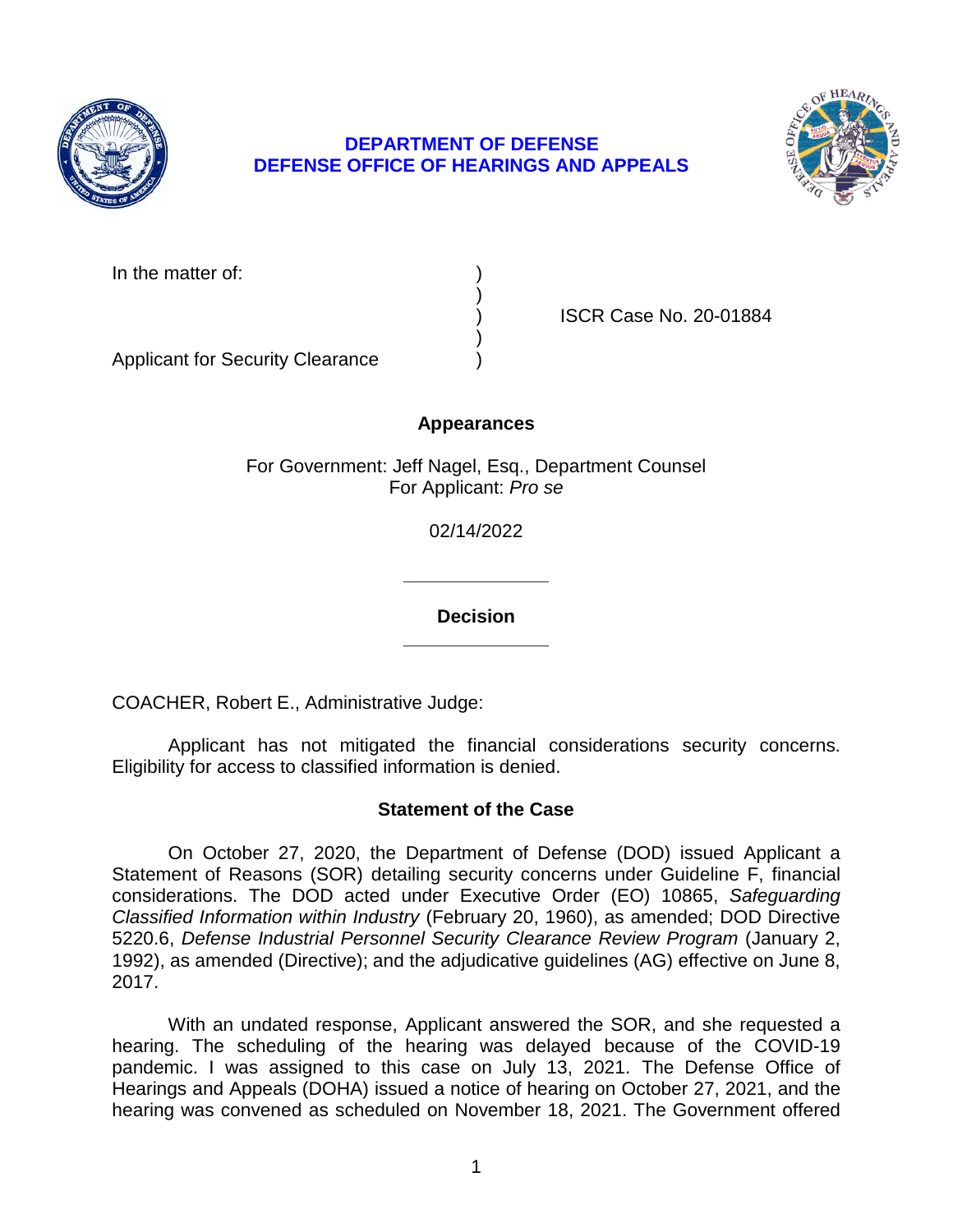Counsel's discovery letter was identified as HE II. Applicant testified but she did not offer any documents. The record remained open until January 31, 2022, to allow Applicant to submit additional documentary evidence. She did not submit any evidence before the record closed. DOHA received the hearing transcript (Tr.) on December 2, exhibits (GE) 1-5, which were admitted into evidence without objection. The Government's exhibit list was identified as hearing exhibit (HE) I and Department 2021.

#### **Findings of Fact**

 admissions are adopted as findings of fact. After a review of the pleadings and evidence, I make the following additional findings of fact. In her SOR answer, Applicant admitted all the allegations, with explanations. Her

 Applicant is a 39-year-old employee of a defense contractor. She began working at her present job in January 2018. She is a high school graduate. She was married from 2010 to 2018, although she was separated from her husband since 2016. She has a son, age 19, from another relationship. (Tr. 6, 18, 20; GE 1)

 are comprised of collections and charged-off accounts (credit cards, consumer debts, and an auto repossession). The debts are established by Applicant's security clearance 2020, February 2021, and November 2021, and her SOR admissions in her answer. The SOR alleged 17 delinquent debts totaling approximately \$36,000. The debts application (SCA), her background interview in June 2019, credit reports from March (GE 1-5; SOR Answer)

 Applicant attributes her financial problems to several things, including being the sole income producer when she was married; being separated in 2016, then divorced in 2018, and not receiving any financial support from her ex-husband; not receiving any child support); being let go from her job in 2017; and having to rely on unemployment benefits and credit cards to make ends meet. Because of these factors, Applicant claimed she was unable to address any of her debts and they all remain delinquent. (Tr. child support from her son's father (she claimed that he owed about \$70,000 in past-due 19-20, 24, 30-31, 33)

Appellant admitted that she sold the marital home in 2019 and received proceeds of approximately \$80,000. She did not address any of her delinquent debts with these proceeds, rather she paid her ex-husband \$30,000 as part of the divorce settlement and used \$50,000 to purchase a home for her mother. She also went on vacation with her son. She has not sought out any financial counseling. She thought about looking into filing for bankruptcy protection, but she never followed up on doing so. She was given approximately two months' time after her hearing to present evidence that she was pursuing a loan consolidation plan or bankruptcy protection, but she did not submit any supporting documentation. She has not addressed any of her debts. (Tr. 21, 23-24, 38- 39; AE 2)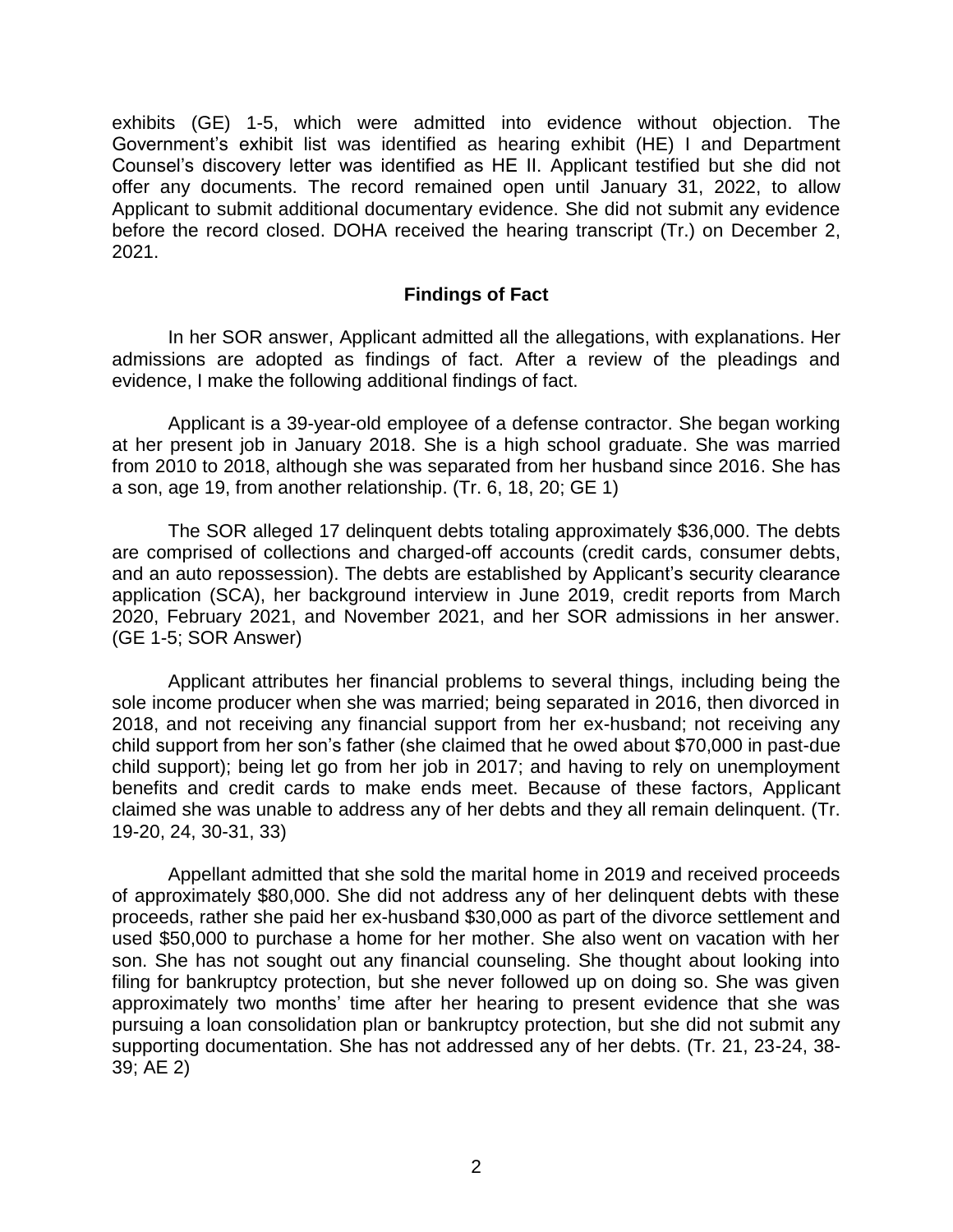#### **Policies**

 When evaluating an applicant's suitability for a security clearance, the administrative judge must consider the adjudicative guidelines. In addition to brief introductory explanations for each guideline, the adjudicative guidelines list potentially disqualifying conditions and mitigating conditions, which are used in evaluating an applicant's eligibility for access to classified information.

 These guidelines are not inflexible rules of law. Instead, recognizing the complexities of human behavior, these guidelines are applied in conjunction with the factors listed in the adjudicative process. The administrative judge's overarching adjudicative goal is a fair, impartial, and commonsense decision. According to AG  $\P$  2(a), the entire process is a conscientious scrutiny of a number of variables known as the "whole-person concept." The administrative judge must consider all available, reliable information about the person, past and present, favorable and unfavorable, in making a decision.

The protection of the national security is the paramount consideration. AG  $\P$  2(b) eligibility will be resolved in favor of the national security." In reaching this decision, I have drawn only those conclusions that are reasonable, logical, and based on the requires that "[a]ny doubt concerning personnel being considered for national security evidence contained in the record.

 Under Directive ¶ E3.1.14, the Government must present evidence to establish responsible for presenting witnesses and other evidence to rebut, explain, extenuate, or mitigate facts admitted by applicant or proven by Department Counsel, and has the controverted facts alleged in the SOR. Under Directive ¶ E3.1.15, an "applicant is ultimate burden of persuasion to obtain a favorable security decision."

 A person who seeks access to classified information enters into a fiduciary relationship with the Government predicated upon trust and confidence. This relationship transcends normal duty hours and endures throughout off-duty hours. The Government reposes a high degree of trust and confidence in individuals to whom it grants access to classified information. Decisions include, by necessity, consideration of the possible risk that an applicant may deliberately or inadvertently fail to safeguard classified information. Such decisions entail a certain degree of legally permissible extrapolation about potential, rather than actual, risk of compromise of classified information.

 Section 7 of EO 10865 provides that decisions shall be "in terms of the national interest and shall in no sense be a determination as to the loyalty of the applicant concerned." *See also* EO 12968, Section 3.1(b) (listing multiple prerequisites for access to classified or sensitive information).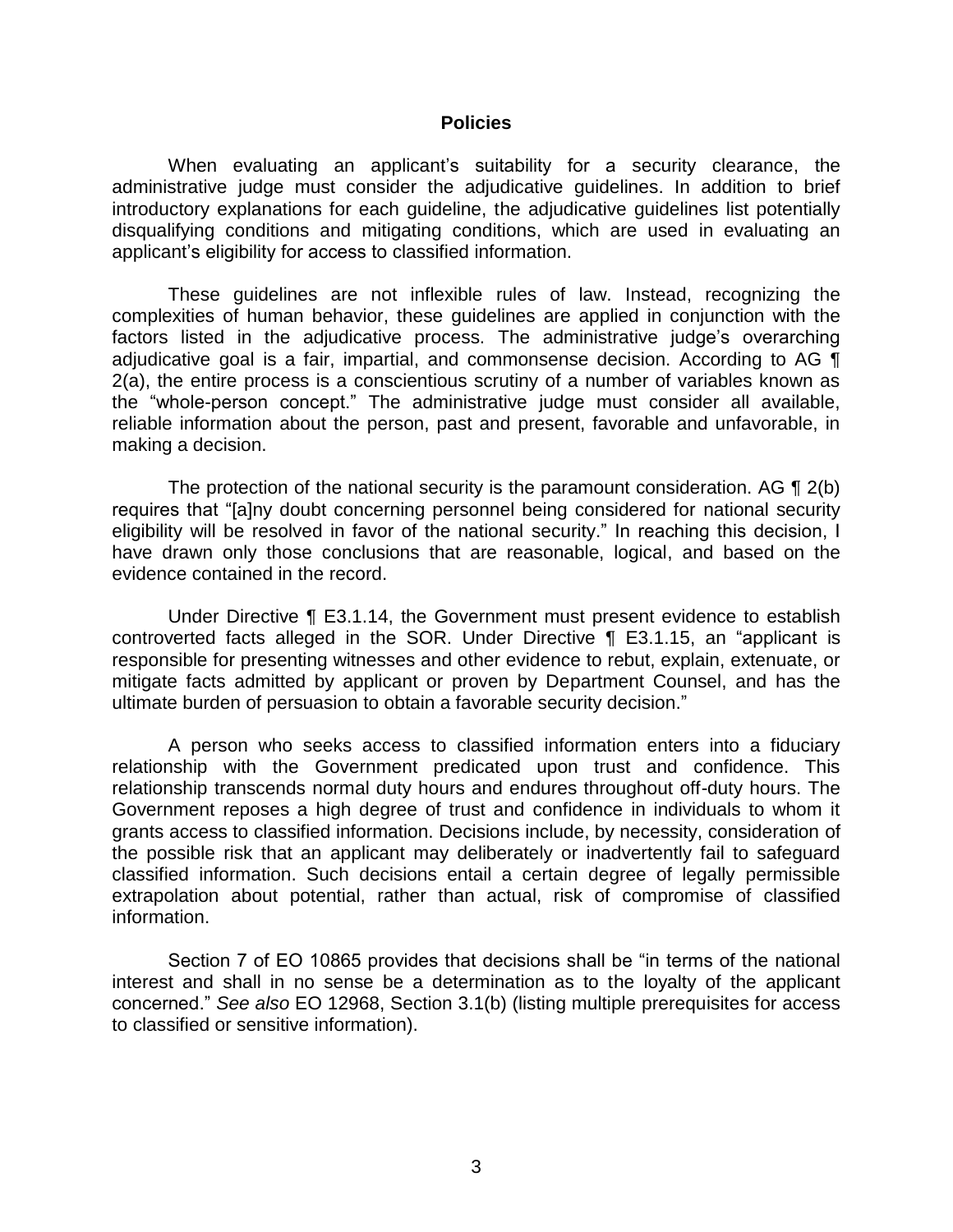# **Analysis**

### **Guideline F, Financial Considerations**

AG ¶18 expresses the security concern for financial considerations:

Failure to live within one's means, satisfy debts, and meet financial obligations may indicate poor self-control, lack of judgment, or unwillingness to abide by rules and regulations, all of which can raise questions about an individual's reliability, trustworthiness, and ability to protect classified or sensitive information. Financial distress can also be caused or exacerbated by, and thus can be a possible indicator of, other issues of personnel security concern such as excessive gambling, mental health conditions, substance misuse, or alcohol abuse or dependence. An individual who is financially overextended is at greater risk of having to engage in illegal or otherwise questionable acts to generate funds. Affluence that cannot be explained by known sources of income is also a security concern insofar as it may result from criminal activity, including espionage.

 The guideline notes several conditions that could raise security concerns. I have considered all of them under AG ¶19 and the following potentially apply:

- (a) inability to satisfy debts; and
- (c) a history of not meeting financial obligations.

 All of Applicant's delinquent debts remain unpaid or unresolved. She has a history of unpaid debts as established by the evidence and her admissions. I find the above disqualifying conditions are raised.

 The guideline also includes conditions that could mitigate security concerns arising from financial difficulties. I have considered all of the mitigating conditions under AG ¶ 20 and the following potentially apply:

(a) the behavior happened so long ago, was so infrequent, or occurred under such circumstances that it is unlikely to recur and does not cast doubt on the individual's current reliability, trustworthiness, or good judgment;

 (b) the conditions that resulted in the financial problem were largely beyond the person's control (e.g., loss of employment, a business clear victimization by predatory lending practices, or identity theft), and the downturn, unexpected medical emergency, a death, divorce or separation, individual acted responsibly under the circumstances;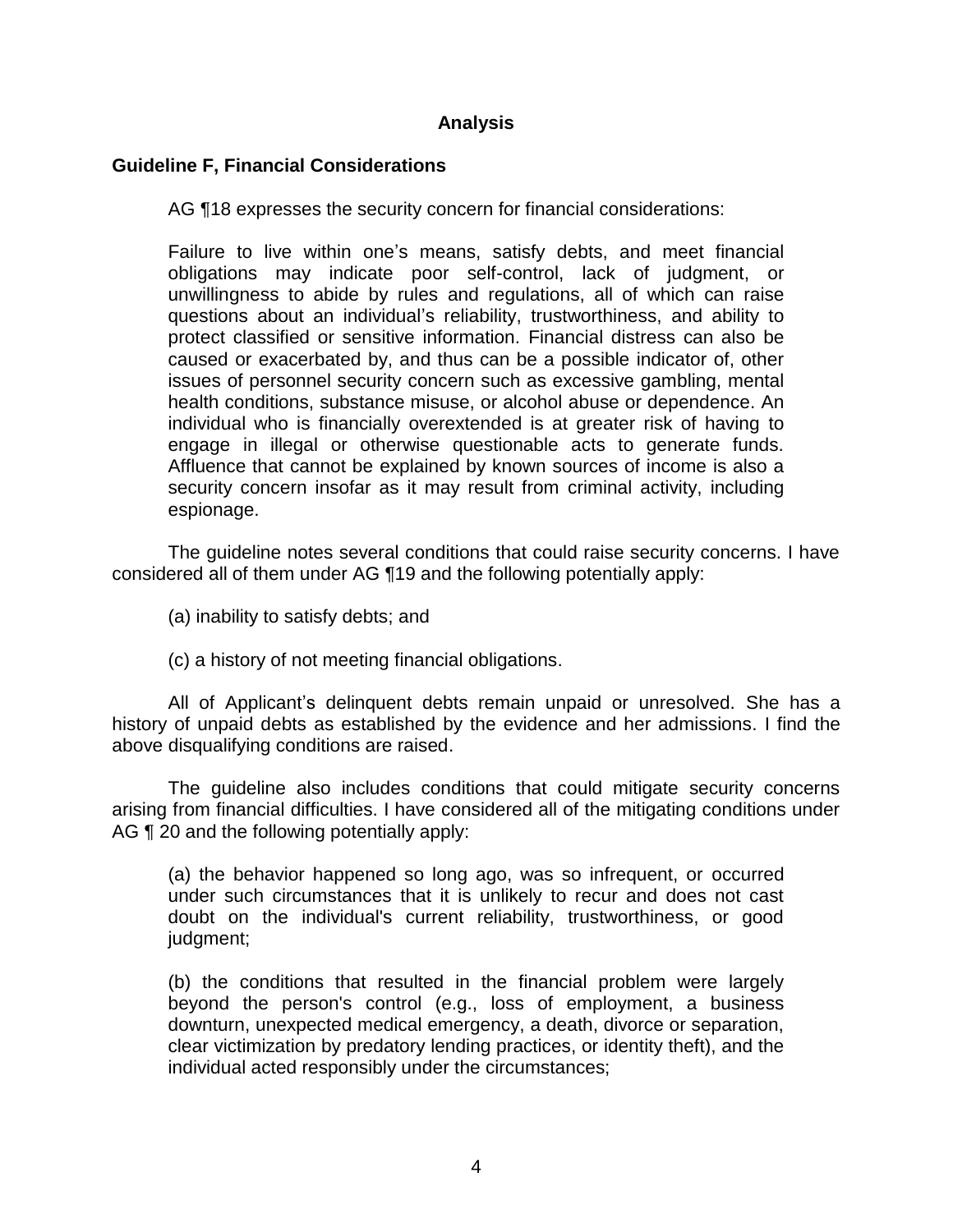(c) the individual has received or is receiving financial counseling for the problem from a legitimate and credible source, such as a non-profit credit counseling service, and there are clear indications that the problem is being resolved or is under control; and

 (d) the individual initiated and is adhering to a good-faith effort to repay overdue creditors or otherwise resolve debts.

 Applicant has a history of financial difficulties. The SOR debts are ongoing and are therefore recent. All of her debts are unresolved. She did not provide sufficient evidence to show that her financial problems are unlikely to recur. AG ¶ 20(a) does not apply. Although her divorces and issues with an ex-husband are circumstances beyond her control, she failed to act responsibly in addressing her debts. In particular, she failed to use any of the \$80,000 in proceeds from the sale of her home in 2019 to pay any of her delinquent debts. I find AG ¶ 20(b) does not apply. She failed to seek financial counseling and has not put forth a good-faith effort to resolve her delinquent debts. AG  $\P$ [ $\degree$  20(c) and 20(d) do not apply.

#### **Whole-Person Concept**

 Under the whole-person concept, the administrative judge must evaluate an applicant's eligibility for a security clearance by considering the totality of the applicant's conduct and all the circumstances. The administrative judge should consider the nine adjudicative process factors listed at AG ¶ 2(d):

(1) the nature, extent, and seriousness of the conduct; (2) the circumstances surrounding the conduct, to include knowledgeable participation; (3) the frequency and recency of the conduct; (4) the individual's age and maturity at the time of the conduct; (5) the extent to which participation is voluntary; (6) the presence or absence of rehabilitation and other permanent behavioral changes; (7) the motivation for the conduct; (8) the potential for pressure, coercion, exploitation, or duress; and (9) the likelihood of continuation or recurrence.

Under AG ¶ 2(c), the ultimate determination of whether to grant eligibility for a security clearance must be an overall commonsense judgment based upon careful consideration of the guideline and the whole-person concept.

 I considered the potentially disqualifying and mitigating conditions in light of all relevant facts and circumstances surrounding this case. I have incorporated my comments under Guideline F in my whole-person analysis. Some of the factors in AG ¶ 2(d) were addressed under that guideline, but some warrant additional comment.

I considered Applicant's federal contractor service and the circumstances surrounding her indebtedness, including her divorce, her non receipt of child support, and her unemployment. However, I also considered that she has made no efforts to